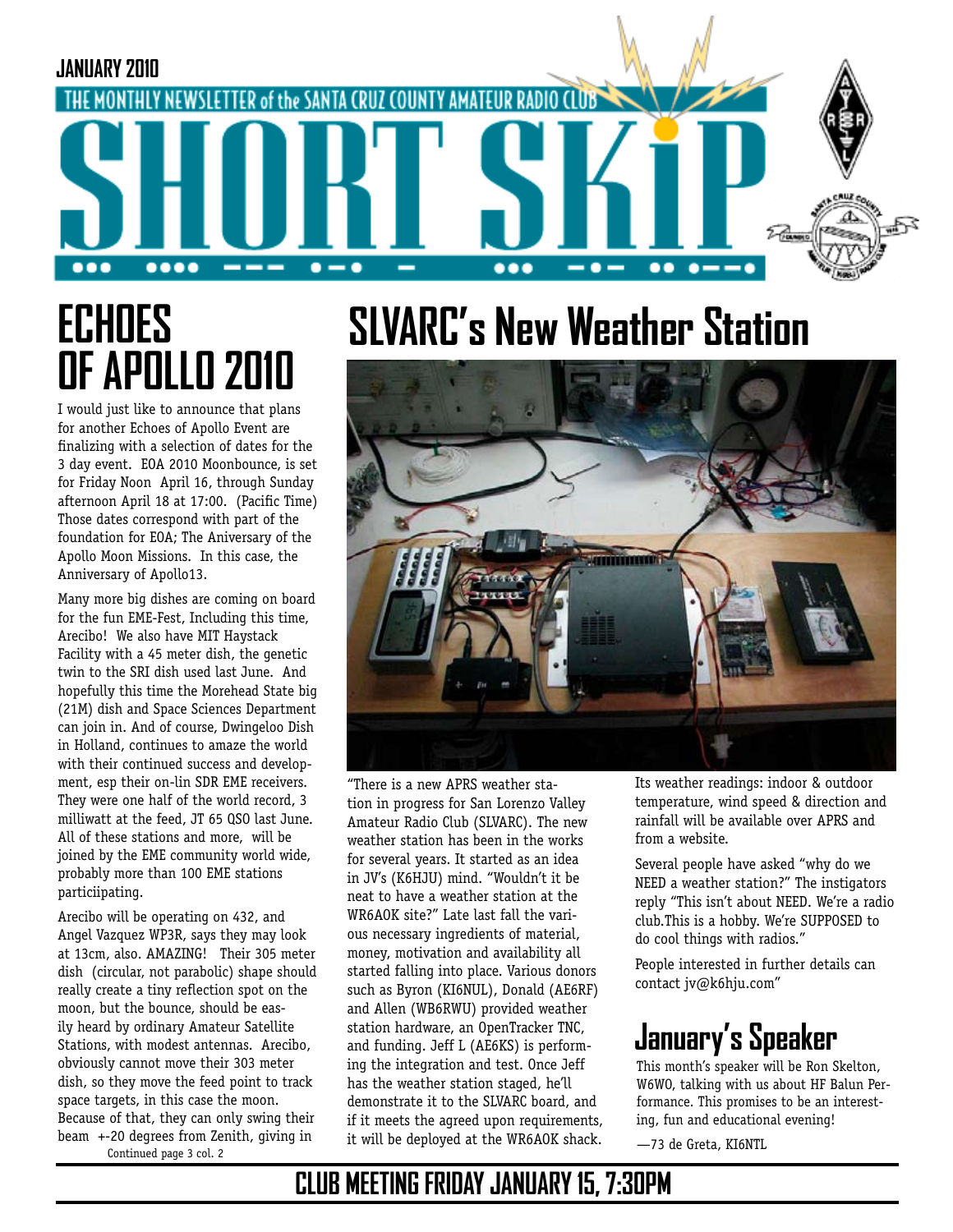## SHART S

## **A Yankee Steam Up**

Yankee Steam Up Oct. 3, 2009 at the New England Museum of Wireless and Steam

It was a most inhospitable day, vile even by New England standards. E. Greenwich, RI may have received as much as 4 inches of rain that day turning the parking lot into a giant mud hole. Since there were working tractors present; some were used to pull stuck cars and trucks from the mire. I have not seen so much mud and stuck vehicles for many years. I have much experience with slick roads and I barely escaped the mud. The rain really put a damper on the attendance of New England's premier event for wireless, steam engines, gasoline engines, model makers and alternative energy enthusiasts.



There are wonderful things are to be found at the Museum. The Massie Co. wireless station (call sign "PJ") building circa 1903 originally at Point Judith, RI.with its spark gap transmitter circa 1906 has been preserved. The spark gap transmitter is claimed to be the oldest operating transmitter in the world. However, there is no antenna on the transmitter for obvious reasons! It is really spectacular to hear the transmitter in operation and see the incandescent lights dim with every stroke of the key. Seeing equipment like this reminds us how far we have come in a hundred years. The Massie Co. was among several Short wave receivers





The past, present and future of our Club is very much in my mind as the Old Year ends and the New Year begins.

To look back I visited the K6BJ site and started breezing through the 10 years of Short Skip that are posted there, what a journey that has been for the Club and what a joy it has been for me personally. Amongst all the changes, two constants are apparent, Art Lee's (WF6P) column "Chatter" and the editorial expertise of Ron (K6EXT). These two are at the heart and soul of our Club and we cannot thank them enough. I miss those who have passed away or left for their own reasons and in particular the Ham Family kids Lindsey and Freddie. I tried to locate the first CAKE report but only found #2 in the January 2002 issue, that means we will soon be 10 years old. That's just about the time the Elecraft K2 was introduced which was a great success and a source of local pride in the company. Eric (WA6HHQ) is the co-founder of CAKE and his support of the Club is undiminished.

The present is exemplified by our CAKE session on Dec, 26th with conversations that illustrate the incredible depth of expertise, experience and enthusiasm of those present and I can only chronicle a few highlights. The evolution of mankind is marked by the development and use of tools and so it continues. Tom

companies that provided ship to shore communications when wireless started to become a practical and importand business at the turn of the last century. Downstairs, in the Massie Co. building is a working ham shack with equipment from the 30's and 40's. Nearby is another building containing a collection of antique radios and wireless equipment including pieces from the Marconi station on Cape Cod of 1901(first signal sent from US to UK in 1903) and from Reginald Fessenden (the first man transmit and to broadcast in AM in 1906) and others.

Shipboard Quenched-Gap System **Finally Contains a Large permanent collection** The Detail and The Mager N1IPP

(KW6S) showed a selection of specialized hardware tools that he has developed over many years. Jeff (W6NA) described his adaptation of modern software tools including LINUX, USB and PSK31 and how he presented this as his final college class project. Jeff is equally adept at hardware and desrcribed the rebuilding of a defunct Astron power supply. Moreover Jeff is having great success working DX. Don (K6GHA) continues hie family tradition by completing a major antenna tower and beam project. Don received a lot of help as is evident in the many photos of the work. I was struck by how well the project was engineered in detail, the neatly coiled coax line choke caught my attention as it is of topical interest. Chris (KG6DOZ) discussed his effort to restore a scanner so the spirit of "make do and mend" is alive and well.

To the future we must welcome Bruce(AC6DN) as the new Club President and Greta (KI6NTL)and give thanks and encouragement to all the Officers and Board members for their efforts. From what I understand some tough decisions lie ahead in order to maintain a sound balance between maintaining services (including Short Skip) and a financial reserve for anticipated and unanticipated expenditures. Clearly the members of the Club are alive and well so we are well equipped to deal with any bumps encountered in the road ahead.

In closing I wish to express my sincere appreciation of Kathleen (KI6AIE) and the example that she sets for us all. A healthy, happy and prosperous NEW Year

BCNU CAKE Jan 9th and 23rd Club meeting on the 15th

—Ron W6WO

of steam engines including some large dynamos that were powered by the steam engines. There is a very large Corliss steam engine thought to be the oldest running Corliss in the world. There were a lot of models of steam engines most of which were working. Most interesting was a model of the steam engine that powered the famous Civil War warship the Monitor designed by John Ericksson.

Here is a website for NEWS The New England Museum of Wireless and Steam: www. newsm.org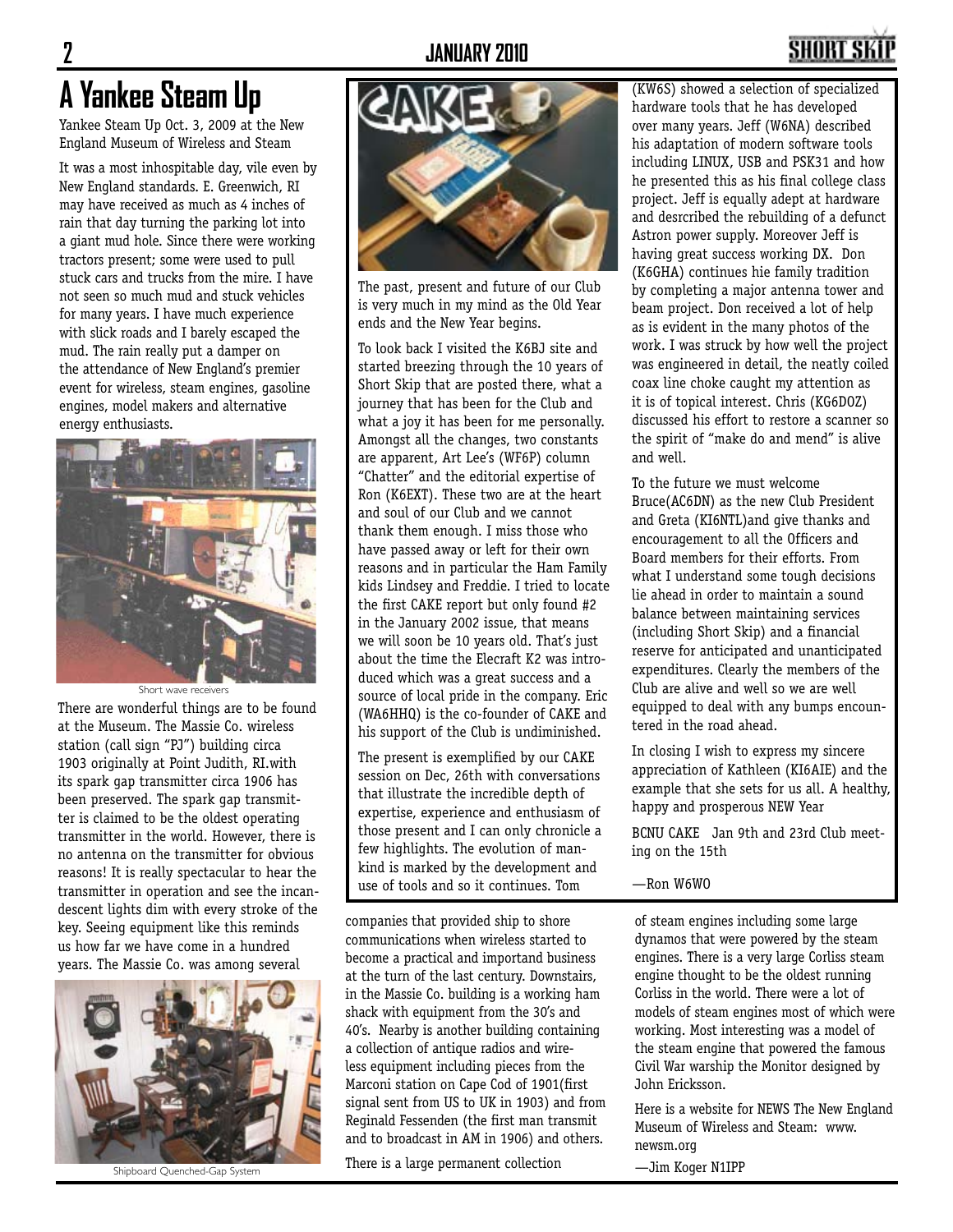

Received a nice card from one of my friends, a squadron pilot in C-130s. He had retired in Florida after his Naval service. Once, when we were flying from Honolulu to Guam, we carried a cargo of personal effects: one Mercedes convertible, one Renault Dauphine (mine) an MGB, and a Morris Minor. Other stuff was an assortment of washing machines, dryers, and household goods. The squadron had changed homeports and Guam had few of these amenities. We also had on board my brand new Hammond Organ, still in it's shipping container. As a storm was approaching Guam, we had to arrive before it hit, hence a sense of urgency. At 0100 as we flew over the island of Midway, I looked down from the cockpit and asked him why we weren't landing for fuel, per our flight plan. The runway lights looked very welcome. "Nope, we've got to beat that storm." I watched as he worked out our distance/airspeed calculations as the flight engineer scanned the fuel gages. The radioman and navigator posed the same question I had broached. We all knew that there was a lot of the Pacific Ocean to cross over.

Several hours later the low fuel warning lights were all glowing red and the flight engineer was sweating profusely – as were we all. I had visions of our Loadmaster opening the rear cargo door to jettison our cargo – and my new Hammond. I loved that little Renault too. Our radioman was busily relaying our position.

Of course we made it. But the storm had just started and we unloaded without mishap. Anyway, I'll have to remind my buddy of that night – in case he forgot about it.

Years later, I was on a Navy P3 flight from Moffett to Honolulu. My son Randal, N6UZI, was navigator and communications officer. Although probably not blessed by the FCC, we tuned up the spare radio for my check-in with my Pacific Maritime Mobile Net. I gave our QTH as cruising at

30,000 ft. and 200 miles West of California. I guess the contact could be considered as communications training.

On Morse code: years ago while standing midnight flight line watches on Guam, I could hear our radiomen in Operations sending CW. The Operations Quonset hut was a quarter of a mile away, but I could clearly hear the characters being sent. There were a lot of "Ks." While not a ham at the time, I knew that CW was a fun sort of thing to do. We had one Chief radioman who had a ham rig in his car and while parked on a cliff overlooking the Philippine Sea, he made daily contacts with the good old US of A. After two years on that island, I was homesick and wished I could do that too. Some of my old high school radio shop classmates had their ham tickets. One classmate, Joe Kantz, was in our high school band, played the trumpet and had his call of W6WWN. I'll have to track him down through our reunion committee. While he got his ticket in 1944/5, he had to wait until the war was over before he could transmit.

With a new 80 mtr antenna problem, my pal Terry, N6NUN (MM), and I cannot meet on our alternate morning freq of 3815. His QTH of Sausalito is too close for 40 mtrs so we get messages relayed from distant stations in Nevada and Washington. Terry tried 2 meters and we made contact on Echo Link. My 2 mtr rig is out in my garage so I had him wait till I got out there (brrr…!). Echo Link worked well the first time we got on, but not since. Cap, KE6AFE, thought the problem was on Terry's boat, although we could hear him. We'll work it out.

### **Apollo Continued**

this case short windows of opportunities to EME vie the Moon, but possible on all three days of EOA 2010.

As some of you may know, Arecibo is under serious threat of being dismantled, due to budget cutbacks. The Echoes of Apollo team is contemplating offering this EME event to be a catalyst for a visit to Arecibo by Hams, and possibly the Philanthropic community to see if funding solutions, or benefactors can be found to keep it open. Lets hope a way is found.

Details to come out in CQ, and CQ -VHF.

Best, 73, de Pat Barthelow AA6EG

apolloeme@live.com

### **Welcome New And Returning Members!**

The following members joined or rejoined during 2009:

Louis Arbanas KJ6CAI Bob Boscarelli W6TQP Jane Brown KI6VBB Jim Brown K9YC Bob Bunter W6REB Diane Bunter K7YDM Doug Burklo KI6ZIB Bill Conklin AF6OH Mark Ennamorato W4MUB Gretchen Eschle N6NMS Phill Eschle KG6XY Bud Fischer K6OZX Warren Kruth KG6DPA Doug Ross KJ6BRN Jeffrey Samuels KI6TJY Robin Samuels KI6TJZ Chris Shaharian KI6VLH Bob Spencer KI6TKH Becky Steinbruner KI6TKB Stu Steinbruner KI6TKA Dallas Sutton K6KEB Linda Sutton KI6ZRR Chris White KI6WPO George Williams W2CSN Also, new and returning members starting in 2010: Brandon Bealer KJ6DKK Rich Landsman N1DDY Dean McCollom KJ6CQC Rick Rice KJ6CTH Deleese Taylor KJ6CAE Jack Wooldridge WA6FYD

### **SCCARC Membership Renewals**

If you have already renewed your membership for 2010, thank you! If you haven't, please do it now. Annual dues are \$25 for full members, \$6 each for each additional member at the same mailing address, and \$10 for full-time students age 18 or under. Dues may be paid in cash or check (payable to SCCARC) at regular Club meetings or CAKE meetings, or checks may be mailed to SCCARC, P.O. Box 238, Santa Cruz, CA 95061-0238.